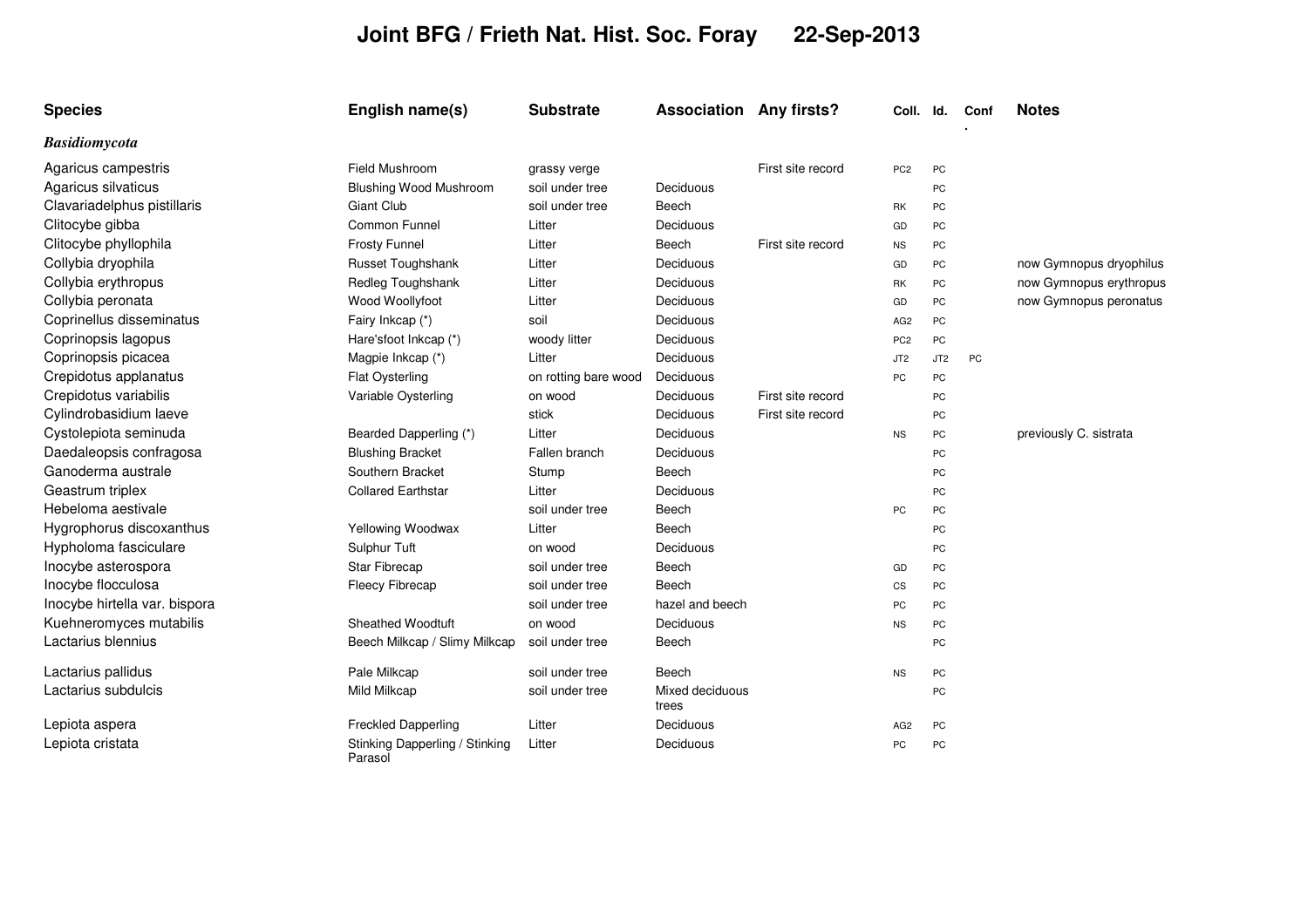| Lycoperdon echinatum     | Spiny Puffball / Hedgehog<br>Puffball            | Litter          | Deciduous                |                   |                 | PC              |    |                                       |
|--------------------------|--------------------------------------------------|-----------------|--------------------------|-------------------|-----------------|-----------------|----|---------------------------------------|
| Lycoperdon nigrescens    | Dusky Puffball                                   | Litter          | Deciduous                | First site record | PC              | PC              |    |                                       |
| Lycoperdon perlatum      | <b>Common Puffball</b>                           | Litter          | Deciduous                |                   |                 | PC              |    |                                       |
| Lycoperdon pyriforme     | Stump Puffball                                   | Stump           | Deciduous                |                   |                 | PC              |    |                                       |
| Marasmiellus ramealis    | <b>Twig Parachute</b>                            | twigs           | Deciduous                |                   | JT <sub>2</sub> | PC              |    |                                       |
| Marasmius rotula         | <b>Collared Parachute</b>                        | twiggy litter   | Deciduous                |                   | PC              | PC              |    |                                       |
| Melanoleuca polioleuca   | Common Cavalier                                  | Litter          | Deciduous                |                   | PC <sub>2</sub> | PC              |    |                                       |
| Meripilus giganteus      | Giant Polypore                                   | around stump    | Deciduous                |                   | <b>NS</b>       | <b>NS</b>       | PC |                                       |
| Mycena crocata           | Saffrondrop Bonnet                               | fallen wood     | Beech                    |                   |                 | PC              |    |                                       |
| Mycena filopes           | Iodine Bonnet                                    | Litter          | Deciduous                |                   |                 | PC              |    |                                       |
| Mycena galericulata      | Common Bonnet / Bonnet<br>Mycena                 | on wood         | Deciduous                |                   | PC <sub>2</sub> | PC              |    |                                       |
| Mycena galopus           | Milking Bonnet                                   | Litter          | Deciduous                |                   |                 | PC              |    |                                       |
| Mycena haematopus        | <b>Burgundydrop Bonnet</b>                       | on wood         | Deciduous                |                   | CS              | <b>CS</b>       | PC |                                       |
| Mycena olida             | <b>Rancid Bonnet</b>                             | on wood         | Deciduous                |                   |                 | PC              |    |                                       |
| Mycena pelianthina       | <b>Blackedge Bonnet</b>                          | Litter          | Beech                    |                   | GD              | PC              |    |                                       |
| Mycena speirea           | <b>Bark Bonnet</b>                               | woody litter    | Beech                    |                   | PC              | PC              |    |                                       |
| Oudemansiella mucida     | Porcelain Fungus                                 | Fallen branch   | Beech                    |                   | TS              | TS              | PC |                                       |
| Parasola leiocephala     |                                                  | Litter          | Deciduous                |                   | PC <sub>2</sub> | PC              |    |                                       |
| Paxillus involutus       | <b>Brown Rollrim</b>                             | soil under tree | Mixed deciduous<br>trees |                   | PC              | PC              |    |                                       |
| Pluteus cervinus         | Deer Shield                                      | Fallen branch   | Beech                    |                   |                 | PC              |    |                                       |
| Pluteus chrysophaeus     | <b>Yellow Shield</b>                             | Fallen branch   | Beech                    |                   | CS              | PC              |    | as Pluteus luteovirens                |
| Pluteus phlebophorus     | <b>Wrinkled Shield</b>                           | Fallen branch   | Beech                    |                   | CS              | PC              |    |                                       |
| Pluteus salicinus        | <b>Willow Shield</b>                             | Fallen branch   | Beech                    |                   | JT <sub>2</sub> | PC              |    |                                       |
| Polyporus durus          | <b>Bay Polypore</b>                              | Fallen branch   | Deciduous                |                   | GD              | PC              |    | previously P. badius                  |
| Polyporus leptocephalus  | <b>Blackfoot Polypore</b>                        | Fallen branch   | Deciduous                |                   | TS              | PC              |    | previously P. varius<br>was P. varius |
| Psathyrella conopilus    | <b>Conical Brittlestem</b>                       | Litter          | Deciduous                |                   | GD              | PC              |    | now Parasola conopilus                |
| Psathyrella piluliformis | Common Stump Brittlestem                         | on wood         | Deciduous                |                   | JT <sub>2</sub> | PC              |    |                                       |
| Psilocybe merdaria       |                                                  | Dung            | Rabbit                   | First site record | PC              | PC              |    |                                       |
| Ramaria stricta          | <b>Upright Coral</b>                             | Litter          | Beech                    |                   |                 | PC              |    |                                       |
| Rickenella fibula        | Orange Mosscap                                   | Mossy ground    |                          |                   | JT <sub>2</sub> | JT <sub>2</sub> | PC |                                       |
| Russula faginea          |                                                  | soil under tree | Beech                    |                   | RK              | PC              |    |                                       |
| Russula nigricans        | <b>Blackening Brittlegill</b>                    | soil under tree | Beech                    |                   |                 | PC              |    |                                       |
| Russula olivacea         | Olive Brittlegill                                | soil under tree | Beech                    |                   | JT <sub>2</sub> | PC              |    |                                       |
| Russula vesca            | The Flirt / Bare-toothed Russula soil under tree |                 | Beech                    | First site record |                 | PC              |    |                                       |
| Schizopora paradoxa      | <b>Split Porecrust</b>                           | Fallen branch   | Beech                    |                   | TS              | PC              |    |                                       |
| Simocybe sumptuosa       |                                                  | on wood         | Deciduous                | First site record | JT <sub>2</sub> | PC              |    |                                       |